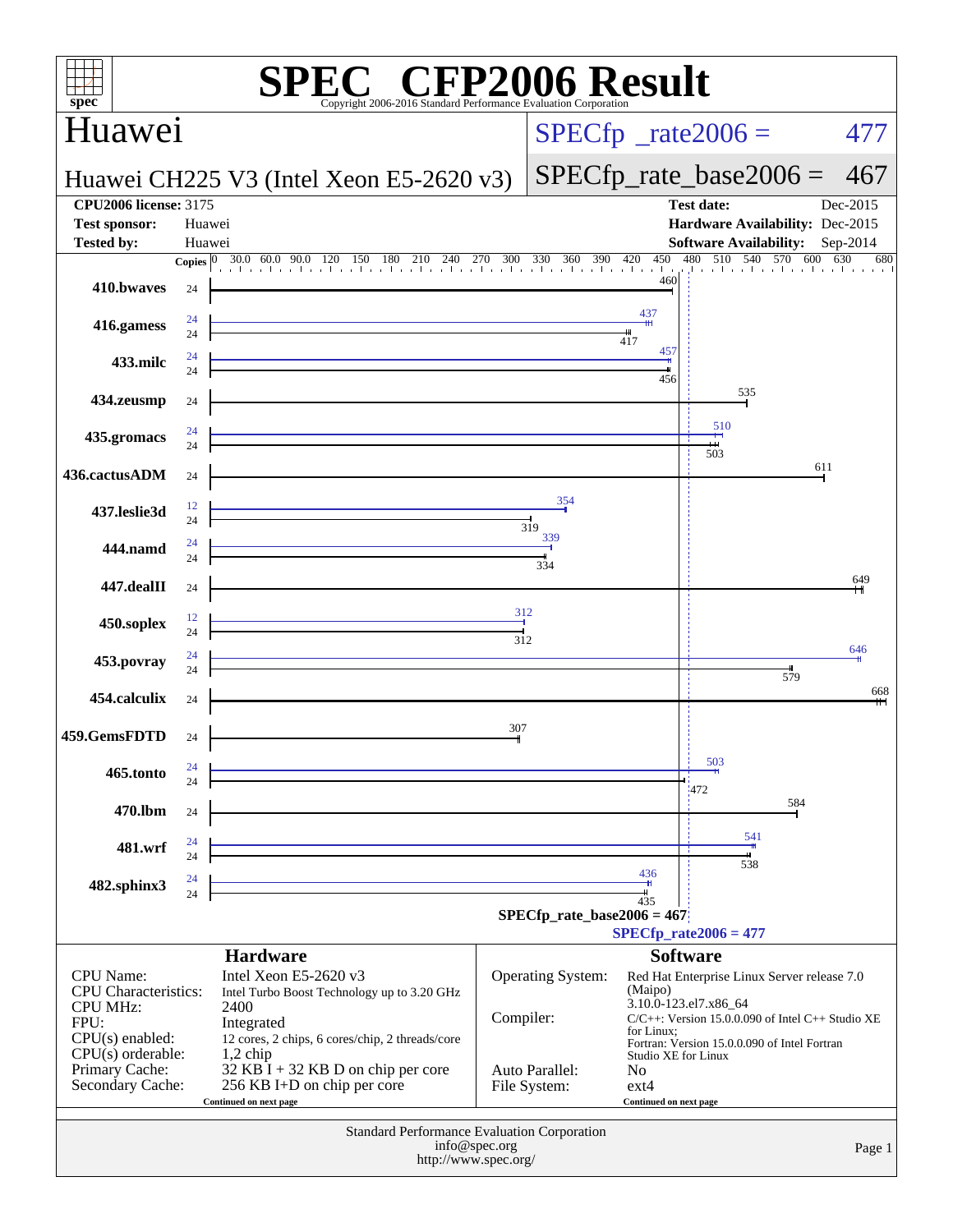

### Huawei

## $SPECTp_rate2006 = 477$

Huawei CH225 V3 (Intel Xeon E5-2620 v3) [SPECfp\\_rate\\_base2006 =](http://www.spec.org/auto/cpu2006/Docs/result-fields.html#SPECfpratebase2006)  $467$ 

| <b>CPU2006 license: 3175</b>                                               |                                                                                                                                         |                                                                                    | <b>Test date:</b>                                                | Dec-2015   |
|----------------------------------------------------------------------------|-----------------------------------------------------------------------------------------------------------------------------------------|------------------------------------------------------------------------------------|------------------------------------------------------------------|------------|
| <b>Test sponsor:</b>                                                       | Huawei                                                                                                                                  |                                                                                    | Hardware Availability: Dec-2015                                  |            |
| <b>Tested by:</b>                                                          | Huawei                                                                                                                                  |                                                                                    | <b>Software Availability:</b>                                    | $Sep-2014$ |
| L3 Cache:<br>Other Cache:<br>Memory:<br>Disk Subsystem:<br>Other Hardware: | 15 MB I+D on chip per chip<br>None<br>256 GB (16 x 16 GB 2Rx4 PC4-2133P-R, running at<br>1866 MHz)<br>1 x 500 GB SATA, 7200 RPM<br>None | <b>System State:</b><br><b>Base Pointers:</b><br>Peak Pointers:<br>Other Software: | Run level 3 (multi-user)<br>$32/64$ -bit<br>$32/64$ -bit<br>None |            |

### **[Results Table](http://www.spec.org/auto/cpu2006/Docs/result-fields.html#ResultsTable)**

|                          |               |                 |            | <b>Base</b>    |       |                |               | <b>Peak</b>            |                 |              |                |              |                |              |
|--------------------------|---------------|-----------------|------------|----------------|-------|----------------|---------------|------------------------|-----------------|--------------|----------------|--------------|----------------|--------------|
| <b>Benchmark</b>         | <b>Copies</b> | <b>Seconds</b>  | Ratio      | <b>Seconds</b> | Ratio | <b>Seconds</b> | Ratio         | <b>Copies</b>          | <b>Seconds</b>  | <b>Ratio</b> | <b>Seconds</b> | <b>Ratio</b> | <b>Seconds</b> | <b>Ratio</b> |
| 410.bwayes               | 24            | 709             | 460        | 709            | 460   | 708            | 461           | 24                     | 709             | 460          | 709            | 460          | 708            | 461          |
| 416.gamess               | 24            | 1134            | 414        | 1126           | 417   | 1123           | 419           | 24                     | 1083            | 434          | 1076           | 437          | 1069           | 440          |
| 433.milc                 | 24            | 484             | 455        | 483            | 456   | 481            | 458           | 24                     | <b>483</b>      | 457          | 483            | 456          | 480            | 459          |
| 434.zeusmp               | 24            | 409             | 534        | 408            | 535   | 408            | 535I          | 24                     | 409             | 534          | 408            | 535          | 408            | 535          |
| 435.gromacs              | 24            | 338             | 506        | 344            | 498   | 341            | 503           | 24                     | 336             | 510          | 341            | 502          | 336            | 510          |
| 436.cactusADM            | 24            | 469             | 612        | 469            | 611   | 470            | 611           | 24                     | 469             | 612          | 469            | 611          | 470            | 611          |
| 437.leslie3d             | 24            | 708             | <u>319</u> | 709            | 318   | 706            | <b>320</b>    | 12                     | 319             | 353          | 318            | 354          | 318            | 355          |
| 444.namd                 | 24            | 579             | 333        | 576            | 334   | 576            | 334           | 24                     | 567             | 339          | 568            | 339          | 566            | 340          |
| 447.dealII               | 24            | 427             | 643        | 423            | 649   | 422            | 650l          | 24                     | 427             | 643          | 423            | 649          | 422            | 650          |
| $450$ .soplex            | 24            | 644             | 311        | 641            | 312   | 642            | 312           | 12                     | 321             | 312          | 320            | 313          | 320            | 312          |
| $453$ .povray            | 24            | 220             | 580        | 221            | 579   | 221            | 577           | 24                     | 197             | 648          | 198            | 645          | 198            | 646          |
| 454.calculix             | 24            | 294             | 673        | 298            | 664   | 297            | 668           | 24                     | 294             | 673          | 298            | 664          | 297            | 668          |
| 459.GemsFDTD             | 24            | 831             | 306        | 827            | 308   | 831            | 307           | 24                     | 831             | 306          | 827            | 308          | 831            | 307          |
| 465.tonto                | 24            | 500             | 472        | 500            | 472   | 500            | 472           | 24                     | 469             | 503          | 469            | 503          | 467            | 506          |
| 470.1bm                  | 24            | 564             | 584        | 565            | 584   | 564            | 584           | 24                     | 564             | 584          | 565            | 584          | 564            | 584          |
| 481.wrf                  | 24            | 498             | 538        | 502            | 534   | 499            | 538           | 24                     | 497             | 540          | 494            | 543          | 496            | 541          |
| 482.sphinx3              | 24            | 1081            | 433        | 1076           | 435   | 1076           | 435           | 24                     | 1073            | 436          | 1066           | 439          | 1072           | 436          |
| $\overline{\phantom{a}}$ |               | $\cdot$ $\cdot$ | $\sim$     | $\cdots$       |       |                | $\sim$ $\sim$ | $\cdot$ $\cdot$<br>. . | $\cdot$ $\cdot$ |              |                |              |                |              |

Results appear in the [order in which they were run.](http://www.spec.org/auto/cpu2006/Docs/result-fields.html#RunOrder) Bold underlined text [indicates a median measurement.](http://www.spec.org/auto/cpu2006/Docs/result-fields.html#Median)

### **[Submit Notes](http://www.spec.org/auto/cpu2006/Docs/result-fields.html#SubmitNotes)**

 The numactl mechanism was used to bind copies to processors. The config file option 'submit' was used to generate numactl commands to bind each copy to a specific processor. For details, please see the config file.

### **[Operating System Notes](http://www.spec.org/auto/cpu2006/Docs/result-fields.html#OperatingSystemNotes)**

Stack size set to unlimited using "ulimit -s unlimited"

### **[Platform Notes](http://www.spec.org/auto/cpu2006/Docs/result-fields.html#PlatformNotes)**

 BIOS configuration: Set Power Efficiency Mode to Performance Set Snoop Mode to ES mode<br>
Continued on next page

Standard Performance Evaluation Corporation [info@spec.org](mailto:info@spec.org) <http://www.spec.org/>

Page 2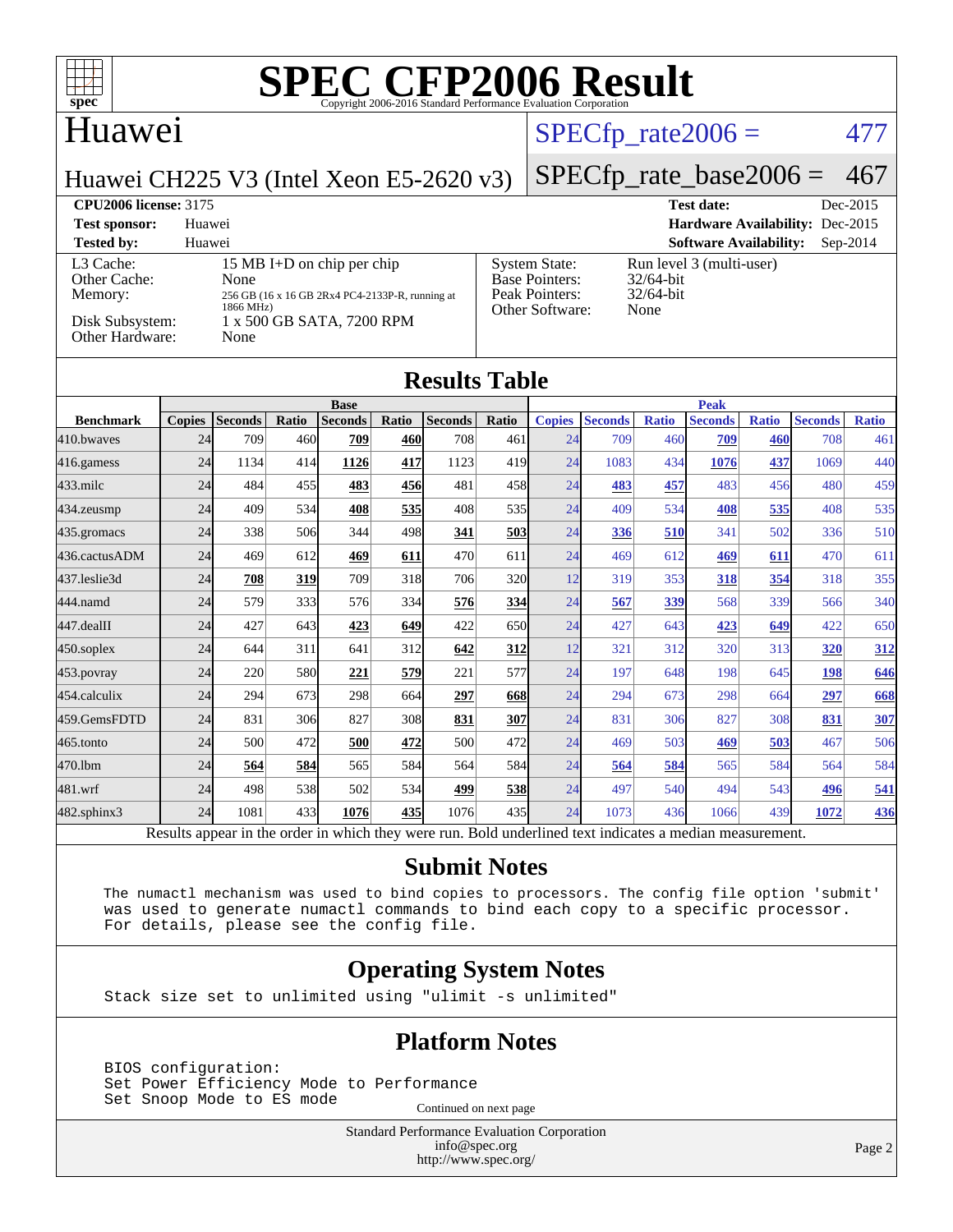

### Huawei

 $SPECTp\_rate2006 = 477$ 

Huawei CH225 V3 (Intel Xeon E5-2620 v3)

**[Tested by:](http://www.spec.org/auto/cpu2006/Docs/result-fields.html#Testedby)** Huawei **[Software Availability:](http://www.spec.org/auto/cpu2006/Docs/result-fields.html#SoftwareAvailability)** Sep-2014

[SPECfp\\_rate\\_base2006 =](http://www.spec.org/auto/cpu2006/Docs/result-fields.html#SPECfpratebase2006) 467 **[CPU2006 license:](http://www.spec.org/auto/cpu2006/Docs/result-fields.html#CPU2006license)** 3175 **[Test date:](http://www.spec.org/auto/cpu2006/Docs/result-fields.html#Testdate)** Dec-2015 **[Test sponsor:](http://www.spec.org/auto/cpu2006/Docs/result-fields.html#Testsponsor)** Huawei **[Hardware Availability:](http://www.spec.org/auto/cpu2006/Docs/result-fields.html#HardwareAvailability)** Dec-2015

### **[Platform Notes \(Continued\)](http://www.spec.org/auto/cpu2006/Docs/result-fields.html#PlatformNotes)**

Standard Performance Evaluation Corporation [info@spec.org](mailto:info@spec.org) <http://www.spec.org/> Set Patrol Scrub to Disable Sysinfo program /spec/config/sysinfo.rev6914 \$Rev: 6914 \$ \$Date:: 2014-06-25 #\$ e3fbb8667b5a285932ceab81e28219e1 running on localhost.localdomain Thu Dec 10 01:42:37 2015 This section contains SUT (System Under Test) info as seen by some common utilities. To remove or add to this section, see: <http://www.spec.org/cpu2006/Docs/config.html#sysinfo> From /proc/cpuinfo model name : Intel(R) Xeon(R) CPU E5-2620 v3 @ 2.40GHz 2 "physical id"s (chips) 24 "processors" cores, siblings (Caution: counting these is hw and system dependent. The following excerpts from /proc/cpuinfo might not be reliable. Use with caution.) cpu cores : 6 siblings : 12 physical 0: cores 0 1 2 3 4 5 physical 1: cores 0 1 2 3 4 5 cache size : 15360 KB From /proc/meminfo MemTotal: 263578444 kB HugePages\_Total: 0<br>Hugepagesize: 2048 kB Hugepagesize: From /etc/\*release\* /etc/\*version\* os-release: NAME="Red Hat Enterprise Linux Server" VERSION="7.0 (Maipo)" ID="rhel" ID\_LIKE="fedora" VERSION\_ID="7.0" PRETTY NAME="Red Hat Enterprise Linux Server 7.0 (Maipo)" ANSI\_COLOR="0;31" CPE\_NAME="cpe:/o:redhat:enterprise\_linux:7.0:GA:server" redhat-release: Red Hat Enterprise Linux Server release 7.0 (Maipo) system-release: Red Hat Enterprise Linux Server release 7.0 (Maipo) system-release-cpe: cpe:/o:redhat:enterprise\_linux:7.0:ga:server uname -a: Linux localhost.localdomain 3.10.0-123.el7.x86\_64 #1 SMP Mon May 5 11:16:57 EDT 2014 x86\_64 x86\_64 x86\_64 GNU/Linux run-level 3 Dec 9 14:19 SPEC is set to: /spec Filesystem Type Size Used Avail Use% Mounted on<br>
/dev/sdal ext4 443G 104G 317G 25% / 104G 317G 25% / Additional information from dmidecode: Continued on next page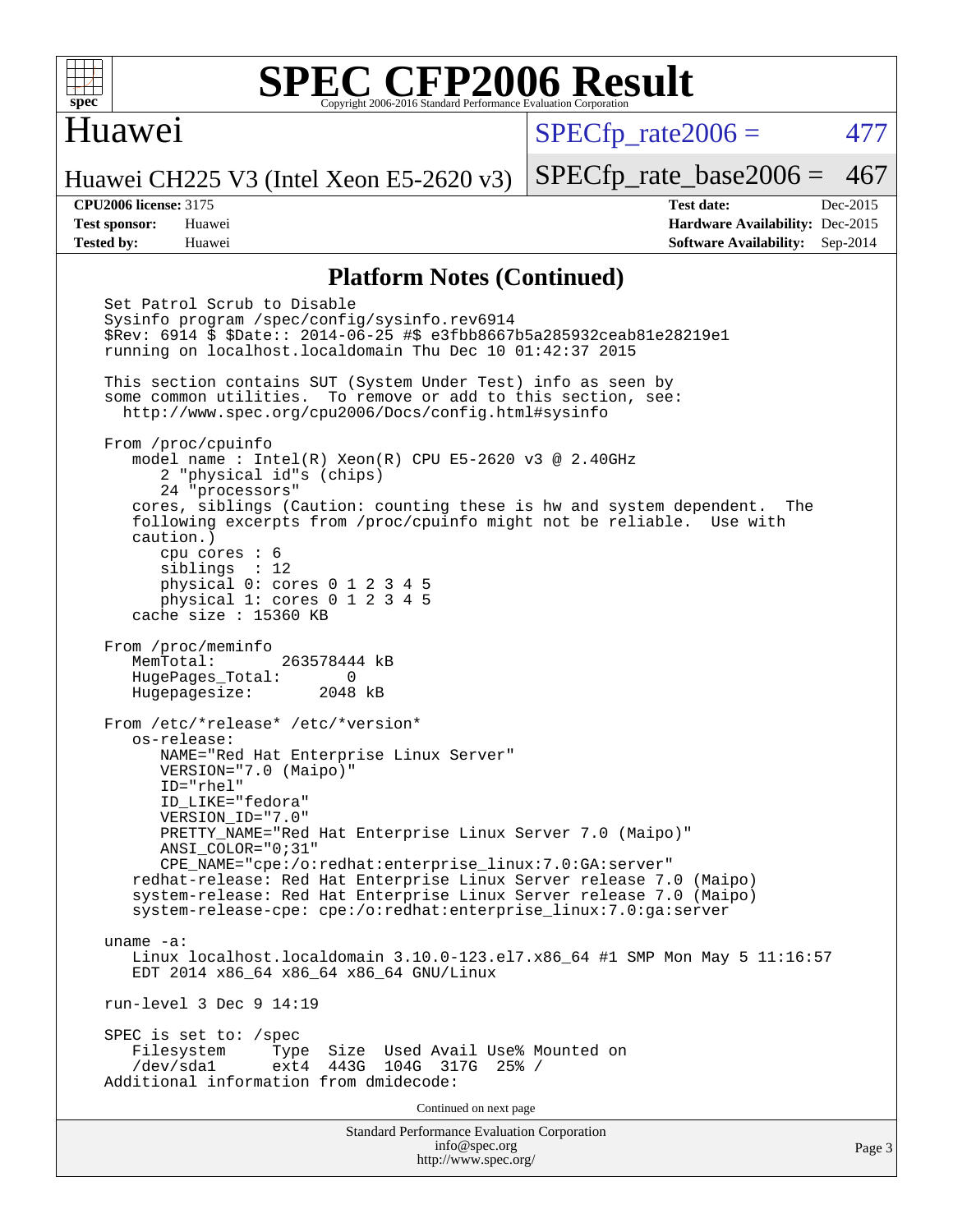

### Huawei

 $SPECTp\_rate2006 = 477$ 

[SPECfp\\_rate\\_base2006 =](http://www.spec.org/auto/cpu2006/Docs/result-fields.html#SPECfpratebase2006) 467

Huawei CH225 V3 (Intel Xeon E5-2620 v3)

**[Tested by:](http://www.spec.org/auto/cpu2006/Docs/result-fields.html#Testedby)** Huawei **[Software Availability:](http://www.spec.org/auto/cpu2006/Docs/result-fields.html#SoftwareAvailability)** Sep-2014

**[CPU2006 license:](http://www.spec.org/auto/cpu2006/Docs/result-fields.html#CPU2006license)** 3175 **[Test date:](http://www.spec.org/auto/cpu2006/Docs/result-fields.html#Testdate)** Dec-2015 **[Test sponsor:](http://www.spec.org/auto/cpu2006/Docs/result-fields.html#Testsponsor)** Huawei **[Hardware Availability:](http://www.spec.org/auto/cpu2006/Docs/result-fields.html#HardwareAvailability)** Dec-2015

### **[Platform Notes \(Continued\)](http://www.spec.org/auto/cpu2006/Docs/result-fields.html#PlatformNotes)**

 Warning: Use caution when you interpret this section. The 'dmidecode' program reads system data which is "intended to allow hardware to be accurately determined", but the intent may not be met, as there are frequent changes to hardware, firmware, and the "DMTF SMBIOS" standard.

 BIOS Insyde Corp. 1.69 10/31/2015 Memory: 8x Micron 36ASF2G72PZ-2G1A2 16 GB 1 rank 2133 MHz, configured at 1867 MHz 8x Micron 36ASF2G72PZ-2G1A2 16 GB 2 rank 2133 MHz, configured at 1867 MHz 8x NO DIMM NO DIMM

(End of data from sysinfo program)

### **[General Notes](http://www.spec.org/auto/cpu2006/Docs/result-fields.html#GeneralNotes)**

Environment variables set by runspec before the start of the run: LD LIBRARY PATH = "/spec/libs/32:/spec/libs/64:/spec/sh"

 Binaries compiled on a system with 1x Core i5-4670K CPU + 16GB memory using RedHat EL 7.0 Transparent Huge Pages enabled with: echo always > /sys/kernel/mm/transparent\_hugepage/enabled Filesystem page cache cleared with: echo 1> /proc/sys/vm/drop\_caches runspec command invoked through numactl i.e.: numactl --interleave=all runspec <etc>

### **[Base Compiler Invocation](http://www.spec.org/auto/cpu2006/Docs/result-fields.html#BaseCompilerInvocation)**

[C benchmarks](http://www.spec.org/auto/cpu2006/Docs/result-fields.html#Cbenchmarks):  $\text{icc}$  -m64

[C++ benchmarks:](http://www.spec.org/auto/cpu2006/Docs/result-fields.html#CXXbenchmarks)  $i<sub>core</sub>$   $-m64$ 

[Fortran benchmarks](http://www.spec.org/auto/cpu2006/Docs/result-fields.html#Fortranbenchmarks): [ifort -m64](http://www.spec.org/cpu2006/results/res2016q1/cpu2006-20160107-38596.flags.html#user_FCbase_intel_ifort_64bit_ee9d0fb25645d0210d97eb0527dcc06e)

[Benchmarks using both Fortran and C](http://www.spec.org/auto/cpu2006/Docs/result-fields.html#BenchmarksusingbothFortranandC): [icc -m64](http://www.spec.org/cpu2006/results/res2016q1/cpu2006-20160107-38596.flags.html#user_CC_FCbase_intel_icc_64bit_0b7121f5ab7cfabee23d88897260401c) [ifort -m64](http://www.spec.org/cpu2006/results/res2016q1/cpu2006-20160107-38596.flags.html#user_CC_FCbase_intel_ifort_64bit_ee9d0fb25645d0210d97eb0527dcc06e)

## **[Base Portability Flags](http://www.spec.org/auto/cpu2006/Docs/result-fields.html#BasePortabilityFlags)**

 410.bwaves: [-DSPEC\\_CPU\\_LP64](http://www.spec.org/cpu2006/results/res2016q1/cpu2006-20160107-38596.flags.html#suite_basePORTABILITY410_bwaves_DSPEC_CPU_LP64) 416.gamess: [-DSPEC\\_CPU\\_LP64](http://www.spec.org/cpu2006/results/res2016q1/cpu2006-20160107-38596.flags.html#suite_basePORTABILITY416_gamess_DSPEC_CPU_LP64) 433.milc: [-DSPEC\\_CPU\\_LP64](http://www.spec.org/cpu2006/results/res2016q1/cpu2006-20160107-38596.flags.html#suite_basePORTABILITY433_milc_DSPEC_CPU_LP64)

Continued on next page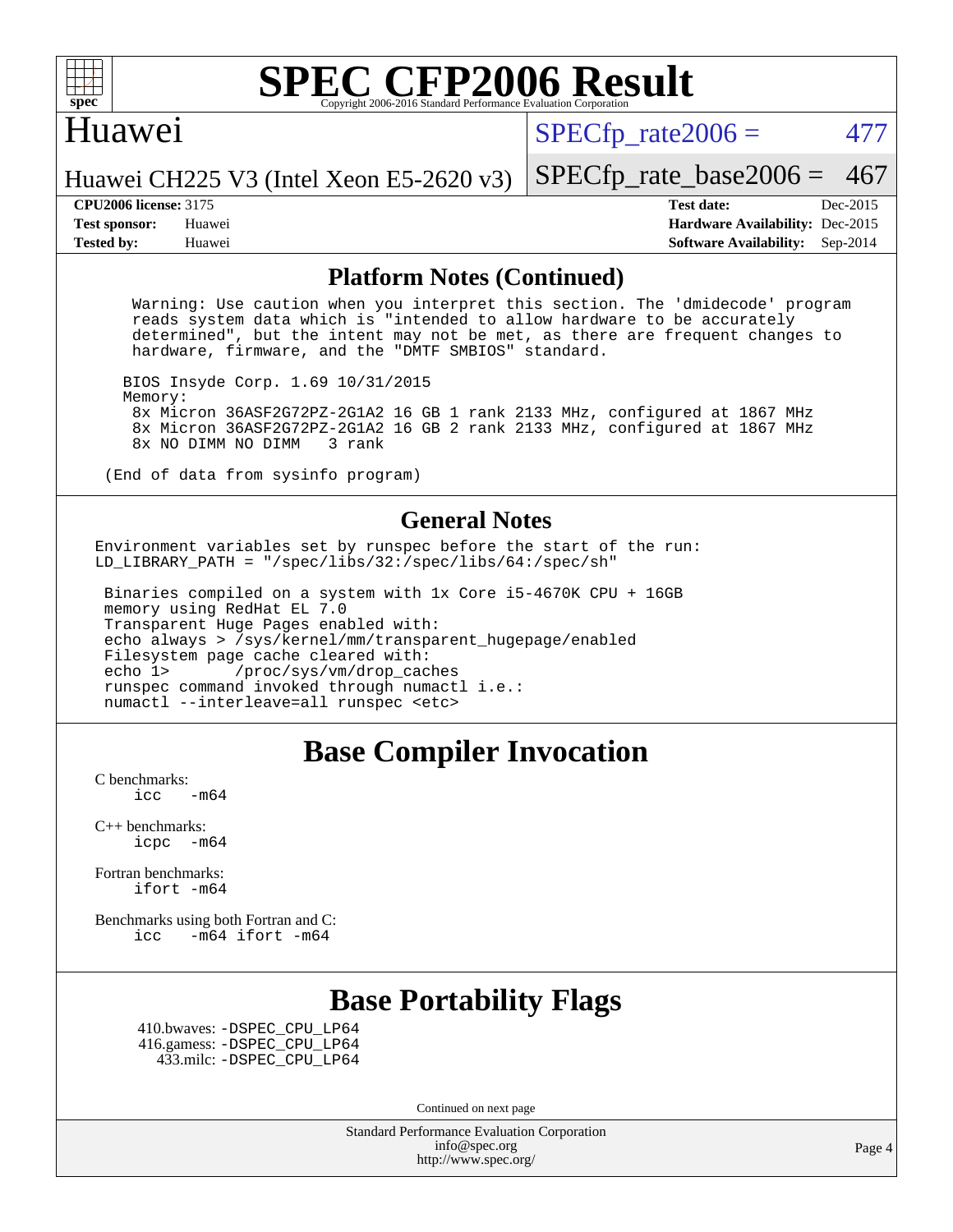

### Huawei

 $SPECTp\_rate2006 = 477$ 

Huawei CH225 V3 (Intel Xeon E5-2620 v3)

[SPECfp\\_rate\\_base2006 =](http://www.spec.org/auto/cpu2006/Docs/result-fields.html#SPECfpratebase2006) 467

**[CPU2006 license:](http://www.spec.org/auto/cpu2006/Docs/result-fields.html#CPU2006license)** 3175 **[Test date:](http://www.spec.org/auto/cpu2006/Docs/result-fields.html#Testdate)** Dec-2015 **[Test sponsor:](http://www.spec.org/auto/cpu2006/Docs/result-fields.html#Testsponsor)** Huawei **[Hardware Availability:](http://www.spec.org/auto/cpu2006/Docs/result-fields.html#HardwareAvailability)** Dec-2015 **[Tested by:](http://www.spec.org/auto/cpu2006/Docs/result-fields.html#Testedby)** Huawei **[Software Availability:](http://www.spec.org/auto/cpu2006/Docs/result-fields.html#SoftwareAvailability)** Sep-2014

# **[Base Portability Flags \(Continued\)](http://www.spec.org/auto/cpu2006/Docs/result-fields.html#BasePortabilityFlags)**

| 434.zeusmp: -DSPEC_CPU_LP64                |                                                                |
|--------------------------------------------|----------------------------------------------------------------|
| 435.gromacs: -DSPEC_CPU_LP64 -nofor_main   |                                                                |
| 436.cactusADM: -DSPEC CPU LP64 -nofor main |                                                                |
| 437.leslie3d: -DSPEC CPU LP64              |                                                                |
| 444.namd: - DSPEC_CPU LP64                 |                                                                |
| 447.dealII: -DSPEC CPU LP64                |                                                                |
| 450.soplex: -DSPEC_CPU_LP64                |                                                                |
| 453.povray: -DSPEC_CPU_LP64                |                                                                |
| 454.calculix: -DSPEC CPU LP64 -nofor main  |                                                                |
| 459. GemsFDTD: - DSPEC CPU LP64            |                                                                |
| 465.tonto: -DSPEC CPU LP64                 |                                                                |
| 470.1bm: - DSPEC CPU LP64                  |                                                                |
|                                            | 481.wrf: -DSPEC_CPU_LP64 -DSPEC_CPU_CASE_FLAG -DSPEC_CPU_LINUX |
| 482.sphinx3: -DSPEC_CPU_LP64               |                                                                |

## **[Base Optimization Flags](http://www.spec.org/auto/cpu2006/Docs/result-fields.html#BaseOptimizationFlags)**

[C benchmarks](http://www.spec.org/auto/cpu2006/Docs/result-fields.html#Cbenchmarks):

[-xCORE-AVX2](http://www.spec.org/cpu2006/results/res2016q1/cpu2006-20160107-38596.flags.html#user_CCbase_f-xAVX2_5f5fc0cbe2c9f62c816d3e45806c70d7) [-ipo](http://www.spec.org/cpu2006/results/res2016q1/cpu2006-20160107-38596.flags.html#user_CCbase_f-ipo) [-O3](http://www.spec.org/cpu2006/results/res2016q1/cpu2006-20160107-38596.flags.html#user_CCbase_f-O3) [-no-prec-div](http://www.spec.org/cpu2006/results/res2016q1/cpu2006-20160107-38596.flags.html#user_CCbase_f-no-prec-div) [-opt-prefetch](http://www.spec.org/cpu2006/results/res2016q1/cpu2006-20160107-38596.flags.html#user_CCbase_f-opt-prefetch) [-auto-p32](http://www.spec.org/cpu2006/results/res2016q1/cpu2006-20160107-38596.flags.html#user_CCbase_f-auto-p32) [-ansi-alias](http://www.spec.org/cpu2006/results/res2016q1/cpu2006-20160107-38596.flags.html#user_CCbase_f-ansi-alias) [-opt-mem-layout-trans=3](http://www.spec.org/cpu2006/results/res2016q1/cpu2006-20160107-38596.flags.html#user_CCbase_f-opt-mem-layout-trans_a7b82ad4bd7abf52556d4961a2ae94d5)

[C++ benchmarks:](http://www.spec.org/auto/cpu2006/Docs/result-fields.html#CXXbenchmarks)

[-xCORE-AVX2](http://www.spec.org/cpu2006/results/res2016q1/cpu2006-20160107-38596.flags.html#user_CXXbase_f-xAVX2_5f5fc0cbe2c9f62c816d3e45806c70d7) [-ipo](http://www.spec.org/cpu2006/results/res2016q1/cpu2006-20160107-38596.flags.html#user_CXXbase_f-ipo) [-O3](http://www.spec.org/cpu2006/results/res2016q1/cpu2006-20160107-38596.flags.html#user_CXXbase_f-O3) [-no-prec-div](http://www.spec.org/cpu2006/results/res2016q1/cpu2006-20160107-38596.flags.html#user_CXXbase_f-no-prec-div) [-opt-prefetch](http://www.spec.org/cpu2006/results/res2016q1/cpu2006-20160107-38596.flags.html#user_CXXbase_f-opt-prefetch) [-auto-p32](http://www.spec.org/cpu2006/results/res2016q1/cpu2006-20160107-38596.flags.html#user_CXXbase_f-auto-p32) [-ansi-alias](http://www.spec.org/cpu2006/results/res2016q1/cpu2006-20160107-38596.flags.html#user_CXXbase_f-ansi-alias) [-opt-mem-layout-trans=3](http://www.spec.org/cpu2006/results/res2016q1/cpu2006-20160107-38596.flags.html#user_CXXbase_f-opt-mem-layout-trans_a7b82ad4bd7abf52556d4961a2ae94d5)

### [Fortran benchmarks](http://www.spec.org/auto/cpu2006/Docs/result-fields.html#Fortranbenchmarks):

[-xCORE-AVX2](http://www.spec.org/cpu2006/results/res2016q1/cpu2006-20160107-38596.flags.html#user_FCbase_f-xAVX2_5f5fc0cbe2c9f62c816d3e45806c70d7) [-ipo](http://www.spec.org/cpu2006/results/res2016q1/cpu2006-20160107-38596.flags.html#user_FCbase_f-ipo) [-O3](http://www.spec.org/cpu2006/results/res2016q1/cpu2006-20160107-38596.flags.html#user_FCbase_f-O3) [-no-prec-div](http://www.spec.org/cpu2006/results/res2016q1/cpu2006-20160107-38596.flags.html#user_FCbase_f-no-prec-div) [-opt-prefetch](http://www.spec.org/cpu2006/results/res2016q1/cpu2006-20160107-38596.flags.html#user_FCbase_f-opt-prefetch)

[Benchmarks using both Fortran and C](http://www.spec.org/auto/cpu2006/Docs/result-fields.html#BenchmarksusingbothFortranandC):

[-xCORE-AVX2](http://www.spec.org/cpu2006/results/res2016q1/cpu2006-20160107-38596.flags.html#user_CC_FCbase_f-xAVX2_5f5fc0cbe2c9f62c816d3e45806c70d7) [-ipo](http://www.spec.org/cpu2006/results/res2016q1/cpu2006-20160107-38596.flags.html#user_CC_FCbase_f-ipo) [-O3](http://www.spec.org/cpu2006/results/res2016q1/cpu2006-20160107-38596.flags.html#user_CC_FCbase_f-O3) [-no-prec-div](http://www.spec.org/cpu2006/results/res2016q1/cpu2006-20160107-38596.flags.html#user_CC_FCbase_f-no-prec-div) [-opt-prefetch](http://www.spec.org/cpu2006/results/res2016q1/cpu2006-20160107-38596.flags.html#user_CC_FCbase_f-opt-prefetch) [-auto-p32](http://www.spec.org/cpu2006/results/res2016q1/cpu2006-20160107-38596.flags.html#user_CC_FCbase_f-auto-p32) [-ansi-alias](http://www.spec.org/cpu2006/results/res2016q1/cpu2006-20160107-38596.flags.html#user_CC_FCbase_f-ansi-alias) [-opt-mem-layout-trans=3](http://www.spec.org/cpu2006/results/res2016q1/cpu2006-20160107-38596.flags.html#user_CC_FCbase_f-opt-mem-layout-trans_a7b82ad4bd7abf52556d4961a2ae94d5)

# **[Peak Compiler Invocation](http://www.spec.org/auto/cpu2006/Docs/result-fields.html#PeakCompilerInvocation)**

### [C benchmarks](http://www.spec.org/auto/cpu2006/Docs/result-fields.html#Cbenchmarks):  $\text{icc}$   $-\text{m64}$

[C++ benchmarks \(except as noted below\):](http://www.spec.org/auto/cpu2006/Docs/result-fields.html#CXXbenchmarksexceptasnotedbelow) [icpc -m64](http://www.spec.org/cpu2006/results/res2016q1/cpu2006-20160107-38596.flags.html#user_CXXpeak_intel_icpc_64bit_bedb90c1146cab66620883ef4f41a67e)

```
 450.soplex: icpc -m32 -L/opt/intel/composer_xe_2015/lib/ia32
```
[Fortran benchmarks](http://www.spec.org/auto/cpu2006/Docs/result-fields.html#Fortranbenchmarks): [ifort -m64](http://www.spec.org/cpu2006/results/res2016q1/cpu2006-20160107-38596.flags.html#user_FCpeak_intel_ifort_64bit_ee9d0fb25645d0210d97eb0527dcc06e)

Continued on next page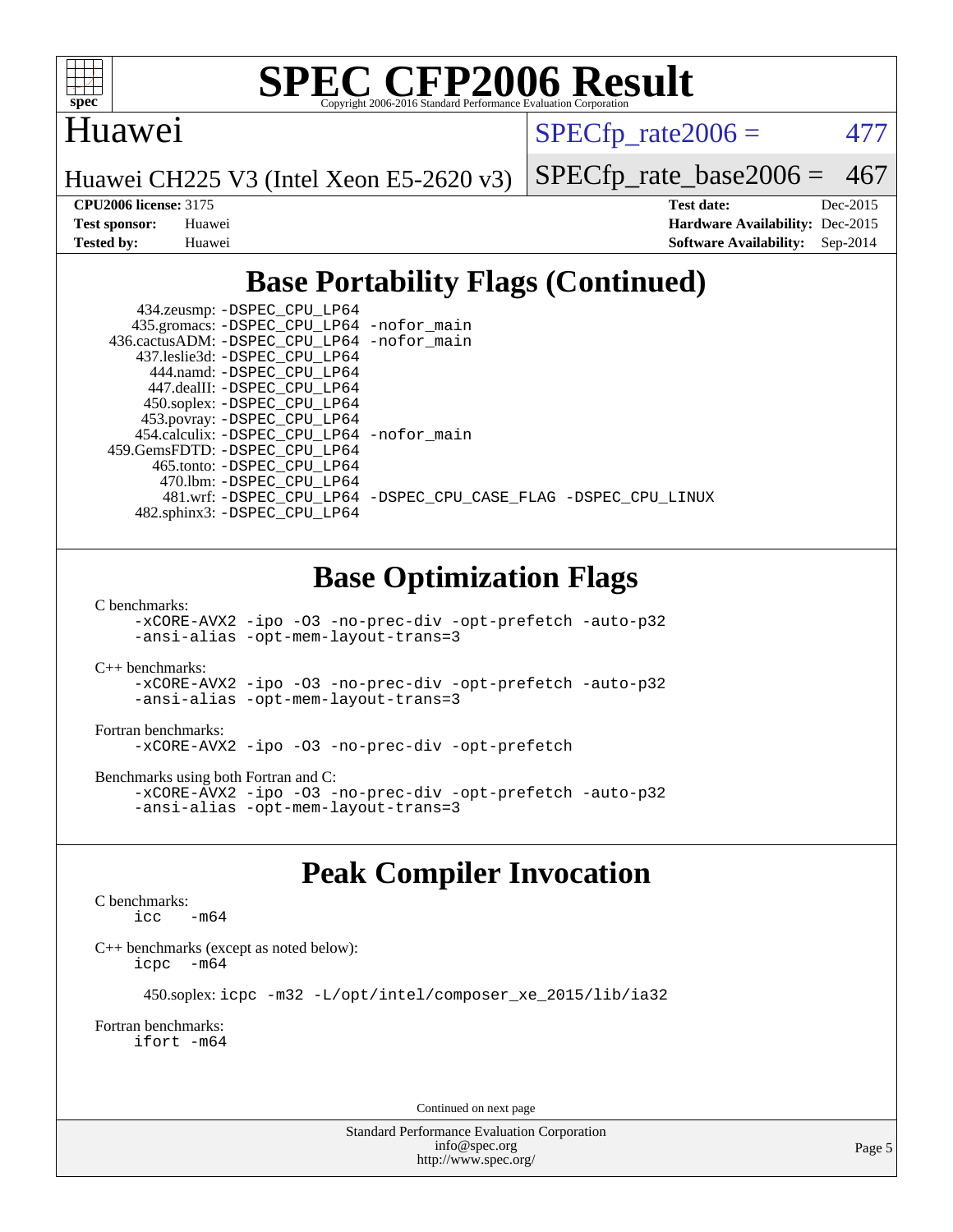

### Huawei

 $SPECTp\_rate2006 = 477$ 

Huawei CH225 V3 (Intel Xeon E5-2620 v3)

[SPECfp\\_rate\\_base2006 =](http://www.spec.org/auto/cpu2006/Docs/result-fields.html#SPECfpratebase2006) 467

**[CPU2006 license:](http://www.spec.org/auto/cpu2006/Docs/result-fields.html#CPU2006license)** 3175 **[Test date:](http://www.spec.org/auto/cpu2006/Docs/result-fields.html#Testdate)** Dec-2015 **[Test sponsor:](http://www.spec.org/auto/cpu2006/Docs/result-fields.html#Testsponsor)** Huawei **[Hardware Availability:](http://www.spec.org/auto/cpu2006/Docs/result-fields.html#HardwareAvailability)** Dec-2015 **[Tested by:](http://www.spec.org/auto/cpu2006/Docs/result-fields.html#Testedby)** Huawei **[Software Availability:](http://www.spec.org/auto/cpu2006/Docs/result-fields.html#SoftwareAvailability)** Sep-2014

# **[Peak Compiler Invocation \(Continued\)](http://www.spec.org/auto/cpu2006/Docs/result-fields.html#PeakCompilerInvocation)**

[Benchmarks using both Fortran and C](http://www.spec.org/auto/cpu2006/Docs/result-fields.html#BenchmarksusingbothFortranandC): [icc -m64](http://www.spec.org/cpu2006/results/res2016q1/cpu2006-20160107-38596.flags.html#user_CC_FCpeak_intel_icc_64bit_0b7121f5ab7cfabee23d88897260401c) [ifort -m64](http://www.spec.org/cpu2006/results/res2016q1/cpu2006-20160107-38596.flags.html#user_CC_FCpeak_intel_ifort_64bit_ee9d0fb25645d0210d97eb0527dcc06e)

## **[Peak Portability Flags](http://www.spec.org/auto/cpu2006/Docs/result-fields.html#PeakPortabilityFlags)**

| 410.bwaves: -DSPEC CPU LP64                |                                                                |
|--------------------------------------------|----------------------------------------------------------------|
| 416.gamess: -DSPEC_CPU_LP64                |                                                                |
| 433.milc: -DSPEC CPU LP64                  |                                                                |
| 434.zeusmp: -DSPEC_CPU_LP64                |                                                                |
| 435.gromacs: -DSPEC_CPU_LP64 -nofor_main   |                                                                |
| 436.cactusADM: -DSPEC CPU LP64 -nofor main |                                                                |
| 437.leslie3d: -DSPEC CPU LP64              |                                                                |
| 444.namd: -DSPEC CPU LP64                  |                                                                |
| 447.dealII: -DSPEC CPU LP64                |                                                                |
| 453.povray: - DSPEC_CPU_LP64               |                                                                |
| 454.calculix: -DSPEC CPU LP64 -nofor main  |                                                                |
| 459. GemsFDTD: - DSPEC CPU LP64            |                                                                |
| 465.tonto: -DSPEC_CPU LP64                 |                                                                |
| 470.1bm: - DSPEC CPU LP64                  |                                                                |
|                                            | 481.wrf: -DSPEC CPU_LP64 -DSPEC_CPU_CASE_FLAG -DSPEC_CPU_LINUX |
| 482.sphinx3: -DSPEC_CPU_LP64               |                                                                |

## **[Peak Optimization Flags](http://www.spec.org/auto/cpu2006/Docs/result-fields.html#PeakOptimizationFlags)**

```
C benchmarks: 
        433.milc: -xCORE-AVX2(pass 2) -prof-gen(pass 1) -ipo(pass 2)
               -O3(pass 2) -no-prec-div(pass 2)
               -opt-mem-layout-trans=3(pass 2) -prof-use(pass 2)
               -auto-ilp32
        470.lbm: basepeak = yes
     482.sphinx3: -xCORE-AVX2 -ipo -O3 -no-prec-div -opt-mem-layout-trans=3
               -unroll2
C++ benchmarks: 
       444.namd: -xCORE-AVX2(pass 2) -prof-gen(pass 1) -ipo(pass 2)
               -O3(pass 2) -no-prec-div(pass 2)
               -opt-mem-layout-trans=3(pass 2) -prof-use(pass 2) -fno-alias
               -auto-ilp32
       447.dealII: basepeak = yes
```
Continued on next page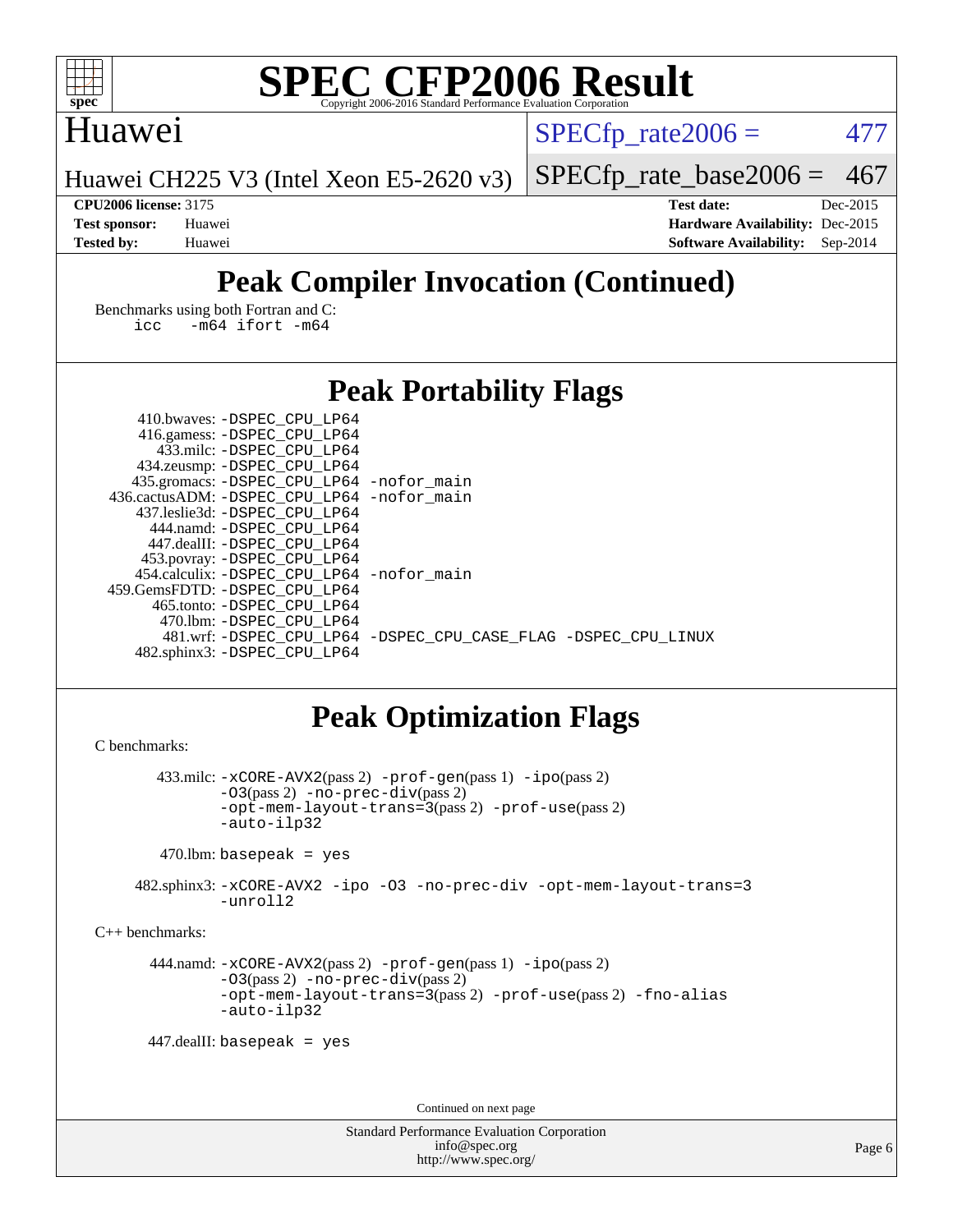

## Huawei

 $SPECfp_rate2006 = 477$  $SPECfp_rate2006 = 477$ 

Huawei CH225 V3 (Intel Xeon E5-2620 v3)

[SPECfp\\_rate\\_base2006 =](http://www.spec.org/auto/cpu2006/Docs/result-fields.html#SPECfpratebase2006) 467

**[CPU2006 license:](http://www.spec.org/auto/cpu2006/Docs/result-fields.html#CPU2006license)** 3175 **[Test date:](http://www.spec.org/auto/cpu2006/Docs/result-fields.html#Testdate)** Dec-2015 **[Test sponsor:](http://www.spec.org/auto/cpu2006/Docs/result-fields.html#Testsponsor)** Huawei **[Hardware Availability:](http://www.spec.org/auto/cpu2006/Docs/result-fields.html#HardwareAvailability)** Dec-2015 **[Tested by:](http://www.spec.org/auto/cpu2006/Docs/result-fields.html#Testedby)** Huawei **[Software Availability:](http://www.spec.org/auto/cpu2006/Docs/result-fields.html#SoftwareAvailability)** Sep-2014

# **[Peak Optimization Flags \(Continued\)](http://www.spec.org/auto/cpu2006/Docs/result-fields.html#PeakOptimizationFlags)**

|                                      | 450.soplex: -xCORE-AVX2(pass 2) -prof-gen(pass 1) -ipo(pass 2)<br>$-03(pass 2)$ -no-prec-div(pass 2)<br>-opt-mem-layout-trans=3(pass 2) -prof-use(pass 2)<br>-opt-malloc-options=3                                               |        |
|--------------------------------------|----------------------------------------------------------------------------------------------------------------------------------------------------------------------------------------------------------------------------------|--------|
|                                      | 453.povray: -xCORE-AVX2(pass 2) -prof-gen(pass 1) -ipo(pass 2)<br>$-03(pass 2)$ -no-prec-div(pass 2)<br>-opt-mem-layout-trans=3(pass 2) -prof-use(pass 2) -unroll4<br>-ansi-alias                                                |        |
| Fortran benchmarks:                  |                                                                                                                                                                                                                                  |        |
|                                      | $410.bwaves: basepeak = yes$                                                                                                                                                                                                     |        |
|                                      | $416 \text{.games: } -x \text{CORE} - \text{AVX2}(pass 2) - \text{prof-gen}(pass 1) - \text{ipo}(pass 2)$<br>-03(pass 2) -no-prec-div(pass 2) -prof-use(pass 2) -unroll2<br>-inline-level=0 -scalar-rep-                         |        |
|                                      | $434$ .zeusmp: basepeak = yes                                                                                                                                                                                                    |        |
|                                      | 437.leslie3d: -xCORE-AVX2 -ipo -03 -no-prec-div -opt-prefetch                                                                                                                                                                    |        |
|                                      | $459.GemsFDTD: basepeak = yes$                                                                                                                                                                                                   |        |
|                                      | 465.tonto: -xCORE-AVX2(pass 2) -prof-gen(pass 1) -ipo(pass 2)<br>-03(pass 2) -no-prec-div(pass 2) -prof-use(pass 2) -unroll4<br>-auto -inline-calloc -opt-malloc-options=3                                                       |        |
| Benchmarks using both Fortran and C: |                                                                                                                                                                                                                                  |        |
|                                      | 435.gromacs: -xCORE-AVX2(pass 2) -prof-gen(pass 1) -ipo(pass 2)<br>$-03(pass 2)$ -no-prec-div(pass 2)<br>-opt-mem-layout-trans=3(pass 2) -prof-use(pass 2)<br>-opt-prefetch -auto-ilp32                                          |        |
|                                      | $436.cactusADM:basepeak = yes$                                                                                                                                                                                                   |        |
|                                      | $454$ .calculix: basepeak = yes                                                                                                                                                                                                  |        |
|                                      | 481.wrf: -xCORE-AVX2 -ipo -03 -no-prec-div -auto-ilp32                                                                                                                                                                           |        |
|                                      | The flags files that were used to format this result can be browsed at<br>http://www.spec.org/cpu2006/flags/Intel-ic15.0-official-linux64.html<br>http://www.spec.org/cpu2006/flags/Huawei-Platform-Settings-HASWELL-V1.4.html   |        |
|                                      | You can also download the XML flags sources by saving the following links:<br>http://www.spec.org/cpu2006/flags/Intel-ic15.0-official-linux64.xml<br>http://www.spec.org/cpu2006/flags/Huawei-Platform-Settings-HASWELL-V1.4.xml |        |
|                                      |                                                                                                                                                                                                                                  |        |
|                                      | Standard Performance Evaluation Corporation<br>info@spec.org<br>http://www.spec.org/                                                                                                                                             | Page 7 |